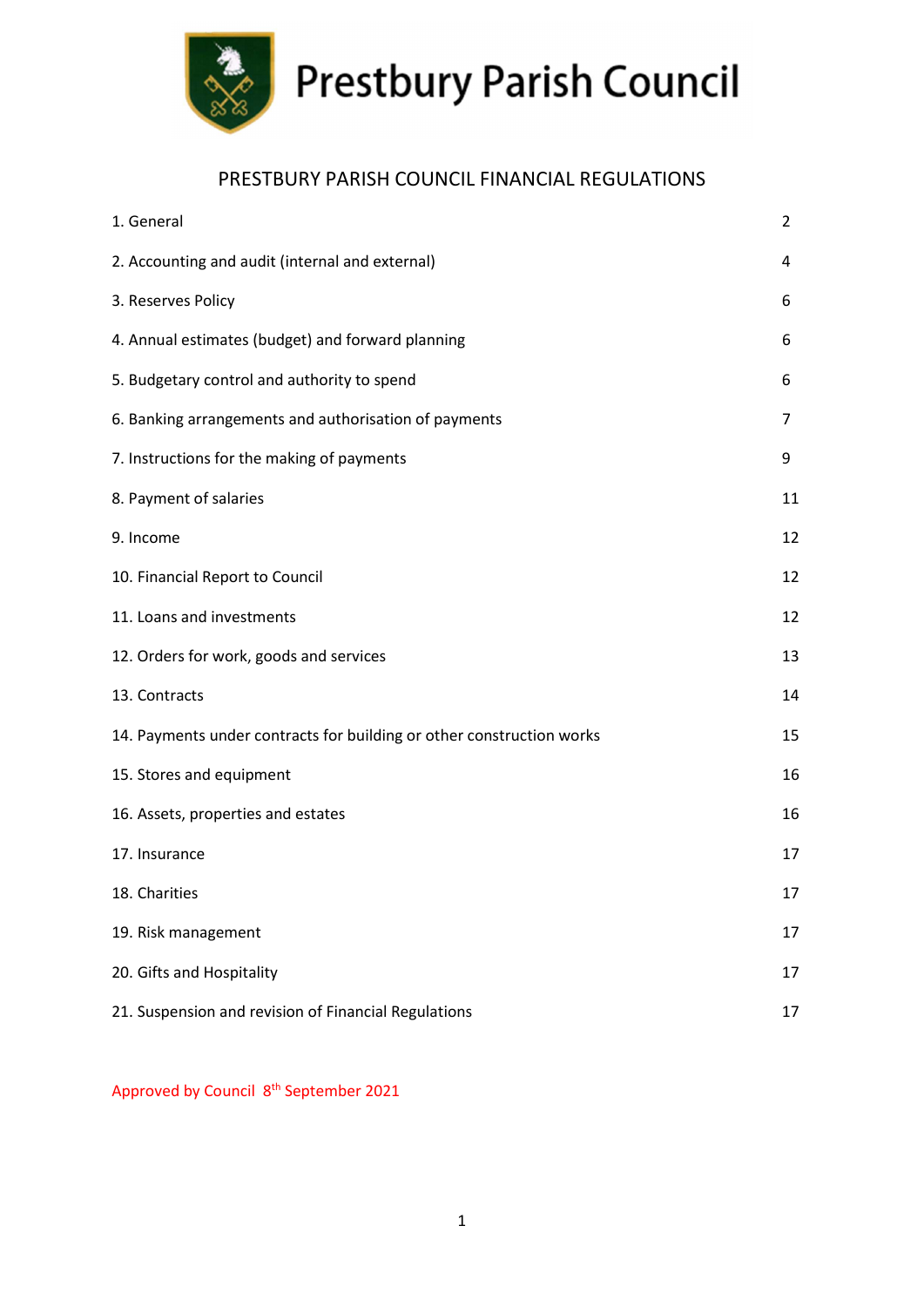

#### 1. General

1.1. These financial regulations govern the conduct of financial management by the council and may only be amended or varied by resolution of the council. Financial regulations are one of the council's three governing policy documents providing procedural guidance for members and officers. Financial regulations must be observed in conjunction with the council's standing orders<sup>1</sup> and any individual financial regulations relating to contracts.

1.2. The council is responsible in law for ensuring that its financial management is adequate and effective and that the council has a sound system of internal control which facilitates the effective exercise of the council's functions, including arrangements for the management of risk.

1.3. The council's control systems must include measures:

- for the timely production of accounts;
- that provide for the safe and efficient safeguarding of public money;
- to prevent and detect inaccuracy and fraud; and
- identifying the duties of officers.

1.4. These financial regulations demonstrate how the council meets these responsibilities and requirements.

1.5. At least once a year, prior to approving the Annual Governance Statement, the council must review the effectiveness of its system of internal control which shall be in accordance with proper practices.

1.6. Deliberate or wilful breach of these Regulations by an employee may give rise to disciplinary proceedings.

1.7. Members of council are expected to follow the instructions within these Regulations and not to entice employees to breach them. Failure to follow instructions within these Regulations brings the office of councillor into disrepute.

1.8. The Responsible Financial Officer (RFO) holds a statutory office to be appointed by the council.

1.9. The RFO;

- acts under the policy direction of the council;
- administers the council's financial affairs in accordance with all Acts, Regulations and proper practices;
- determines on behalf of the council its Accounting Records and Financial Control Systems;
- ensures the Financial control systems are observed;
- Ensures the accounting records of the council are up to date and in accordance with proper practices;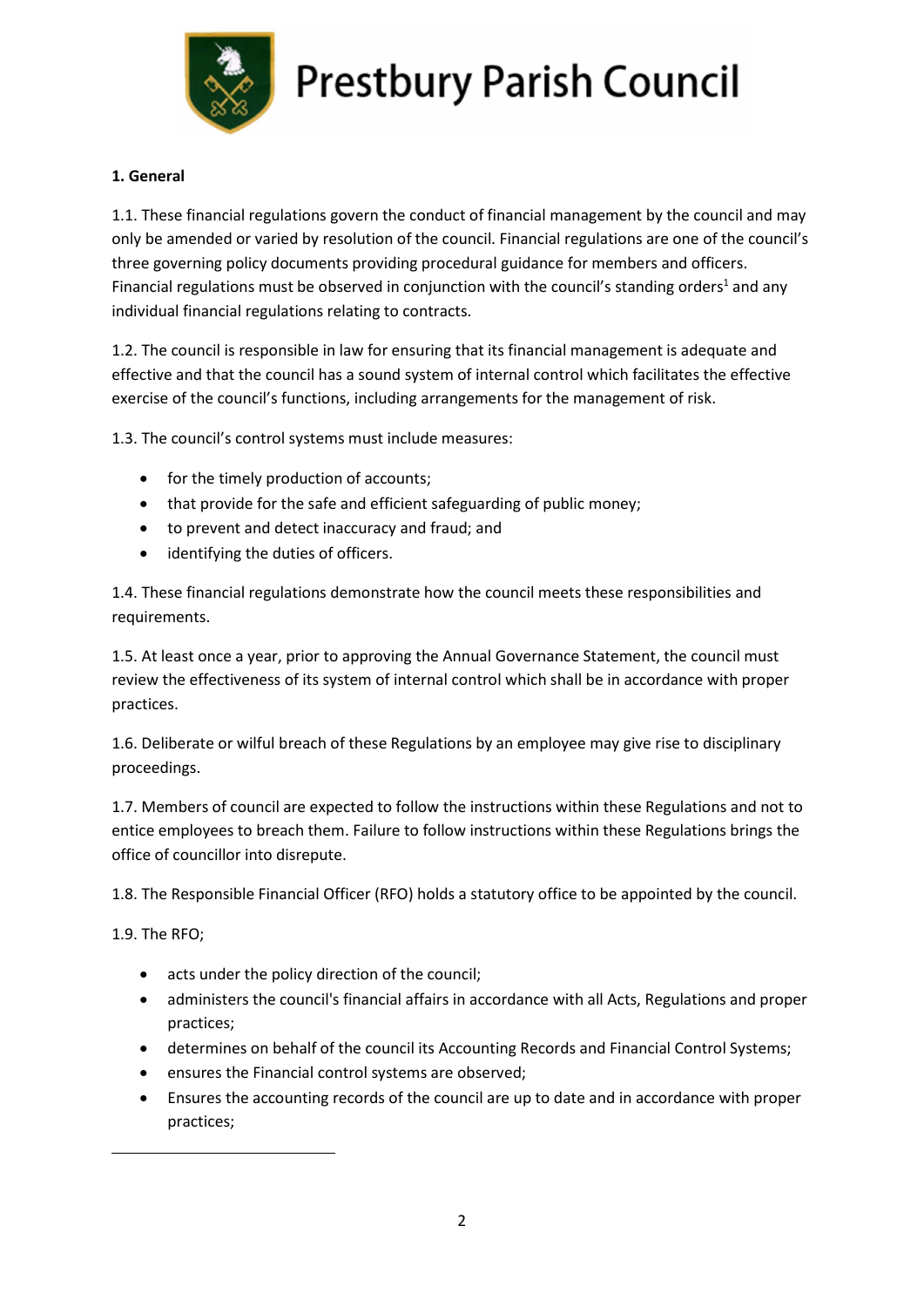

- Ensures the Council's banking arrangements are secure and fit for purpose
- Ensures Council follows procedures for the procurement of goods and services
- assists the council to secure economy, efficiency and effectiveness in the use of its resources; and
- produces financial management information as required by the council.

1.10. The Financial records determined by the RFO shall be sufficient to show and explain the council's transactions and to enable the RFO to ensure that any income and expenditure account and statement of balances, or record of receipts and payments and additional information, as the case may be, or management information prepared for the council from time to time comply with the Accounts and Audit Regulations.

1.11. The financial records determined by the RFO shall in particular contain:

- entries from day to day of all sums of money received and expended by the council and the matters to which the income and expenditure or receipts and payments account relate;
- a record of the assets and liabilities of the council; and
- wherever relevant, a record of the council's income and expenditure in relation to claims made, or to be made, for any contribution, grant or subsidy.
- Records are of sufficient detail and accuracy to ensure audit review and scrutiny.

1.12. The financial control systems determined by the RFO shall include:

- procedures to ensure that the financial transactions of the council are recorded as soon as reasonably practicable and as accurately as possible onto Scribe, or the Council's Financial System;
- procedures to enable the prevention and detection of inaccuracies and fraud and the ability to reconstruct any lost records;
- identification of the duties of officers dealing with financial transactions and division of responsibilities of those officers in relation to significant transactions;
- procedures to ensure that uncollectable amounts, including any bad debts are not submitted to the council for approval to be written off except with the approval of the RFO and that the approvals are shown in the financial records; and
- measures to ensure that risk is properly managed.
- the recording of financial decisions by Council are sufficient and accurate to fulfil these regulations
- the authorisation of transactions, especially relating to banking, are robust to ensure they are accurate and comply with Council decisions.
- that contracts entered into by Council follow agreed procurement procedures, are properly authorised and will pass both public and audit scrutiny

1.13. The council is not empowered by these Regulations or otherwise to delegate certain specified decisions. In particular any decision regarding: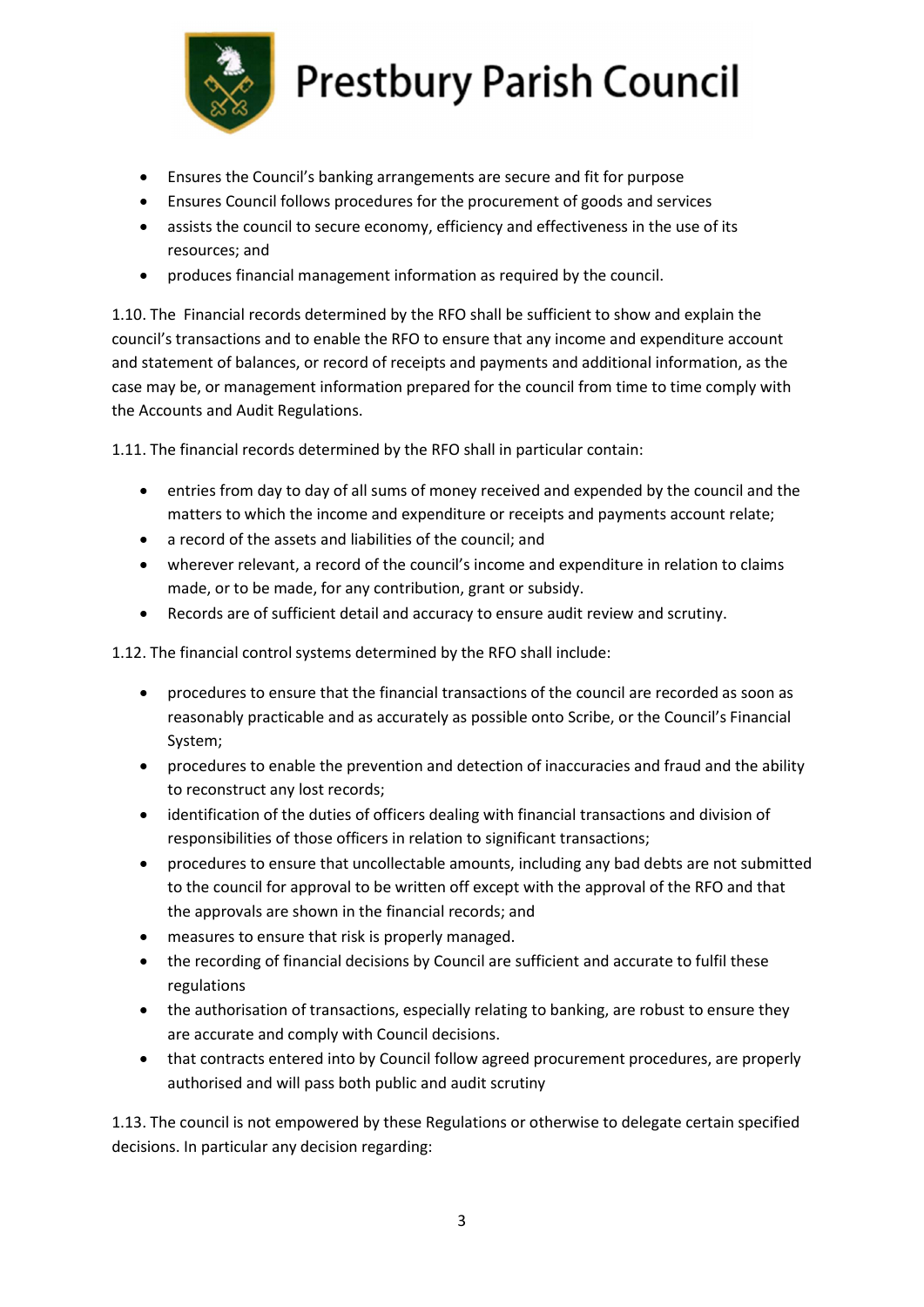

- setting the final budget or the precept (council tax requirement);
- approving accounting statements;
- approving an annual governance statement;
- borrowing;
- writing off bad debts;
- declaring eligibility for the General Power of Competence; and
- addressing recommendations in any report from the internal or external auditors, shall be a matter for the full council only.

1.14. In addition, the council must:

- determine and keep under regular review the bank mandate for all council bank accounts;
- approve any grant or single commitment; and
- in respect of the annual salary for any employee have regard to recommendations about annual salaries of employees made by the relevant committee in accordance with the agreed national pay scales and its terms of reference.

1.15. In these financial regulations, references to the Accounts and Audit Regulations or 'the regulations' shall mean the regulations issued under the provisions of section 27 of the Audit Commission Act 1998, or any superseding legislation, and then in force unless otherwise specified.

In these financial regulations the term 'proper practice' or 'proper practices' shall refer to guidance issued in Governance and Accountability for Local Councils - a Practitioners' Guide (England) issued by the Joint Practitioners Advisory Group (JPAG), available from the websites of NALC and the Society for Local Council Clerks (SLCC).

#### 2. Accounting and audit (internal and external)

2.1. All accounting procedures and financial records of the council shall be determined by the RFO in accordance with the Accounts and Audit Regulations, appropriate guidance and proper practices.

2.2. On a regular basis, at least once in each quarter, and at each financial year end, a member of the Finance and General Purposes Committee other than the Chairman shall verify bank reconciliations (for all accounts) during a meeting of the Finance and General Purposes Committee Committee as produced by the RFO. The member shall sign the reconciliations and the original bank statements (or similar document) as evidence of verification. This activity shall on conclusion be reported, including any exceptions, in the minutes of the Finance and General Purposes Committee, and reported at the next meeting of the full Council.

2.3. The RFO shall complete the annual statement of accounts, annual report, and any related documents of the council contained in the Annual Return (as specified in proper practices) as soon as practicable after the end of the financial year and having certified the accounts shall submit them and report thereon to the council within the timescales set by the Accounts and Audit Regulations.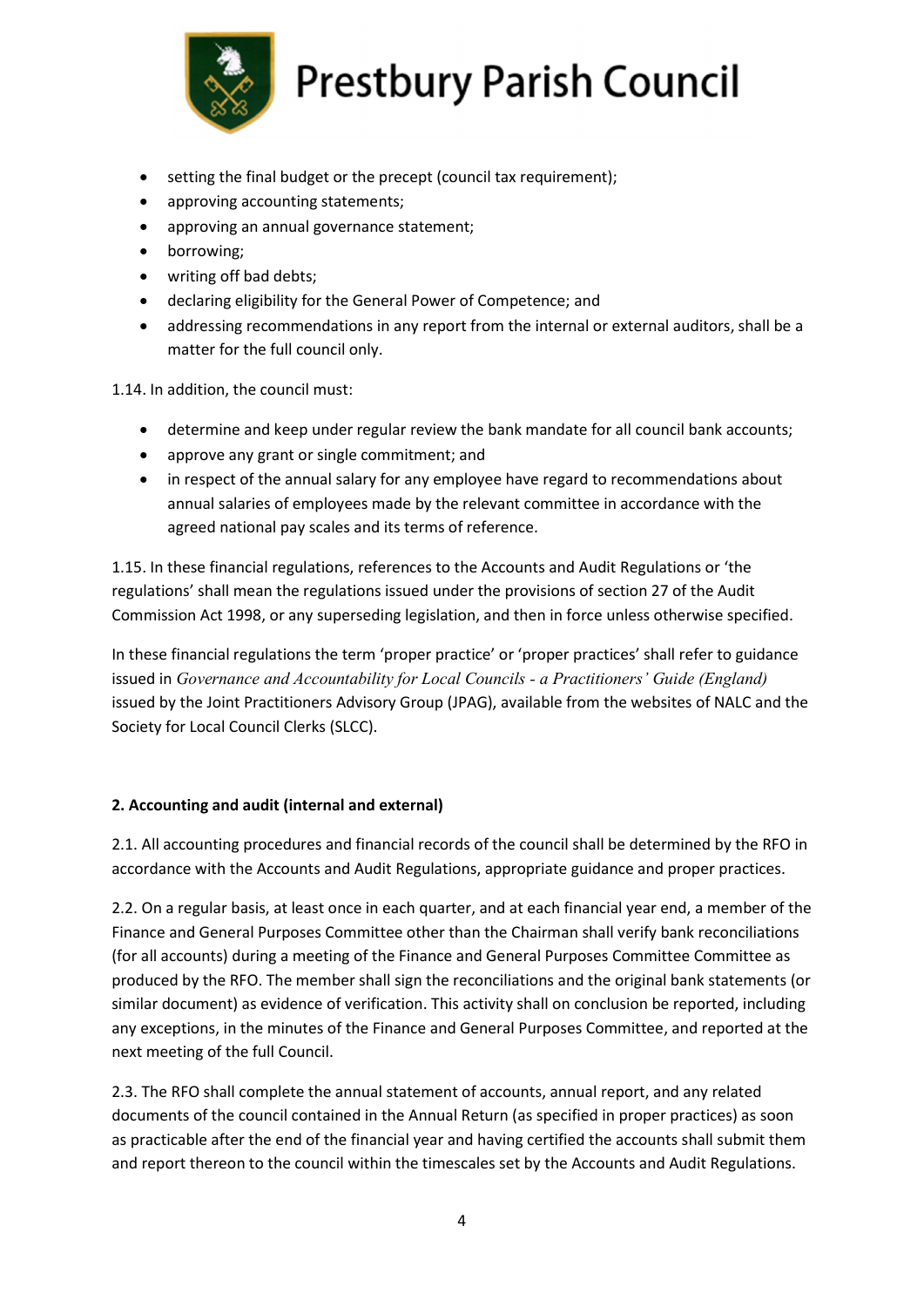

2.4. The council shall ensure that there is an adequate and effective system of internal audit of its accounting records, and of its system of internal control in accordance with proper practices. Any officer or member of the council shall make available such documents and records as appear to the council to be necessary for the purpose of the audit and shall, as directed by the council, supply the RFO, internal auditor, or external auditor with such information and explanation as the council considers necessary for that purpose.

2.5. The internal auditor shall be appointed by and shall carry out the work in relation to internal controls required by the council in accordance with proper practices.

2.6. The internal auditor shall:

- be competent and independent of the financial operations of the council;
- report to council in writing, or in person, on a regular basis with a minimum of one annual written report during each financial year;
- to demonstrate competence, objectivity and independence, be free from any actual or perceived conflicts of interest, including those arising from family relationships; and
- has no involvement in the financial decision making, management or control of the Council

2.7. Internal or external auditors may not under any circumstances:

- perform any operational duties for the council;
- $\bullet$  initiate or approve accounting transactions; or
- direct the activities of any council employee, except to the extent that such employees have been appropriately assigned to assist the internal auditor.

2.8. For the avoidance of doubt, in relation to internal audit the terms 'independent' and 'independence' shall have the same meaning as is described in proper practices.

2.9. The RFO shall make arrangements for the exercise of electors' rights in relation to the accounts including the opportunity to inspect the accounts, books, and vouchers and display or publish any notices and statements of account required by Audit Commission Act 1998, or any superseding legislation, and the Accounts and Audit Regulations.

2.10. The RFO shall, without undue delay, bring to the attention of all councillors any correspondence or report from internal or external auditors.

#### **3.** Reserves Policy

- 3.1 Council can hold an amount in reserves to meet unexpected expenditure, or a delay in income to ensure that if there was a cashflow issue the Council can continue its business until this is resolved.
- 3.2 Council has resolved to hold a General Reserve of fifty percent of its annual precept.
- 3.3 Council can also have Earmarked Reserves for specific projects, where money is allocated for a specific purpose but may not be spent in that financial year.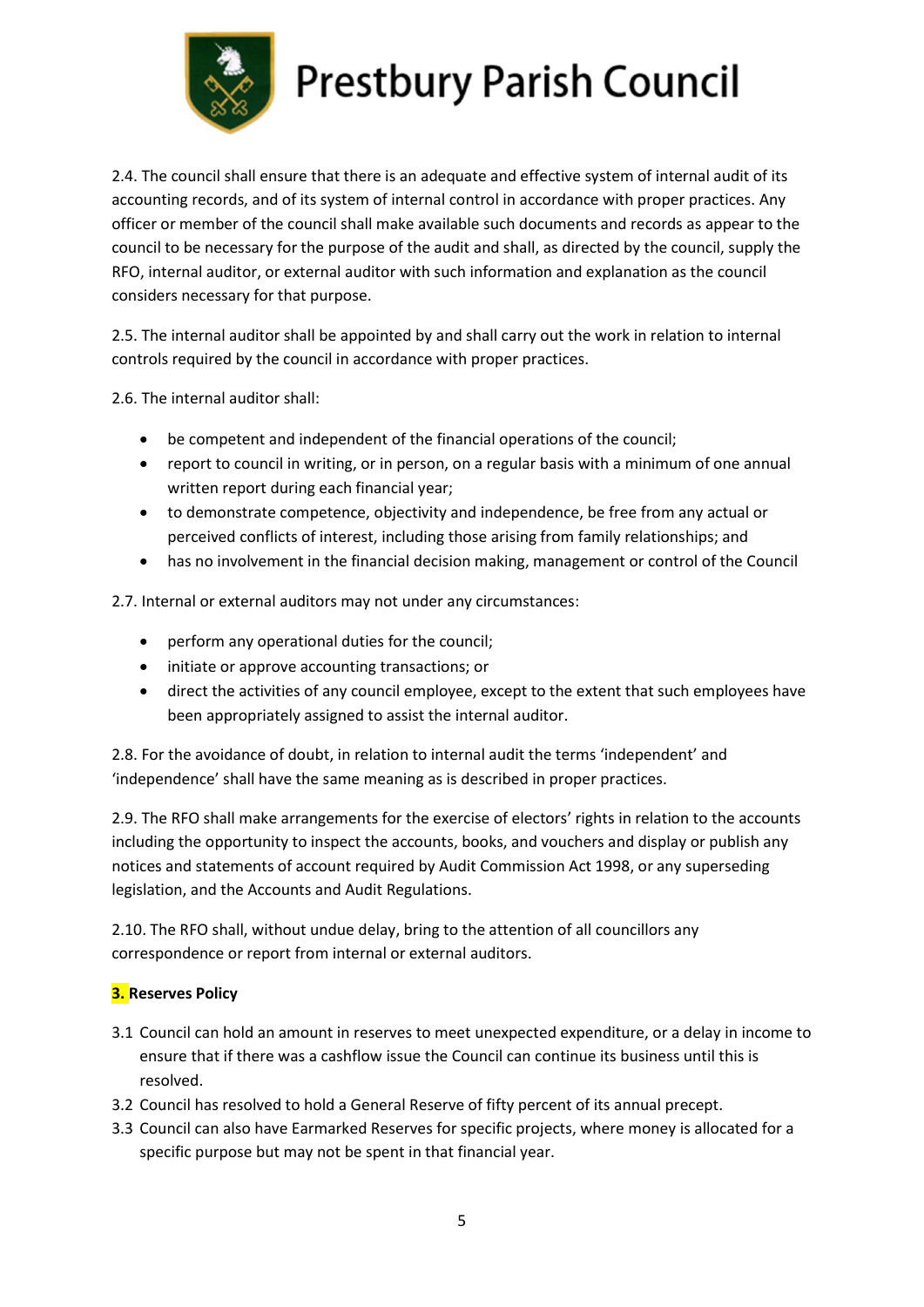

- 3.4 The level of reserves will be reviewed annually as part of the Budget setting exercise (see Chapter 4) and the Precept submission.
- 3.5 If the amount of reserves at the year-end are above the level set then the Council must advise the external auditor of why this level of reserves is required.

#### 4. Annual estimates (budget) and the Precept

4.1. The annual budget exercise sets a budget for the next year and a Precept request that will be submitted to Cheshire East in January. The budget and Precept will be applicable from April. The exercise will start in October, the RFO will request from all members of Council requests for expenditure or projects and the like to form the basis of a budget.

4.2. The RFO will consolidate the information to form a preliminary budget and precept request to be presented at the November Council meeting. Council can debate the overall soundness of the budget and propose amendments and alterations or additional work required. The RFO will then update the budget accordingly. The budget and precept request must take into account the level of reserves the Council holds.43.3. The council will consider the final annual budget and precept (Council Tax requirement) proposals in relation to the next year at the December Council meeting including recommendations for the use of reserves and sources of funding and update the forecast accordingly. Agreement must be obtained to meet the date of the Precept request required by Cheshire East.

4.4. The RFO shall issue the precept to the billing authority and will supply each member with a copy of the approved annual budget.

4.5. The approved annual budget will form the basis of financial control for the ensuing year.

#### 5. Budgetary control and authority to spend

5.1. Expenditure on revenue items may be authorised up to the amounts included for that class of expenditure in the approved budget. This authority is to be determined by:

- the council for all items over £500.00;
- or a duly delegated committee of the council for items within their delegated budget; or
- the Clerk, in conjunction (if necessary) with Chairman of Council or Chairman of the appropriate committee, for any items below £500.00.

 The minutes of Council or sub-committee must detail any amounts authorised and the relevant Councillor who will make the expenditure. Any agreement to items of expenditure below £250.00 agreed as above must also be noted in the minutes.

 If a specific contract is to be entered into, especially if this involves recurrent expenditure, Council must be informed of relevant terms and conditions, such as payment clauses or termination clauses. Agreement to setting up a Standing Order or Direct Debit must be agreed at Council.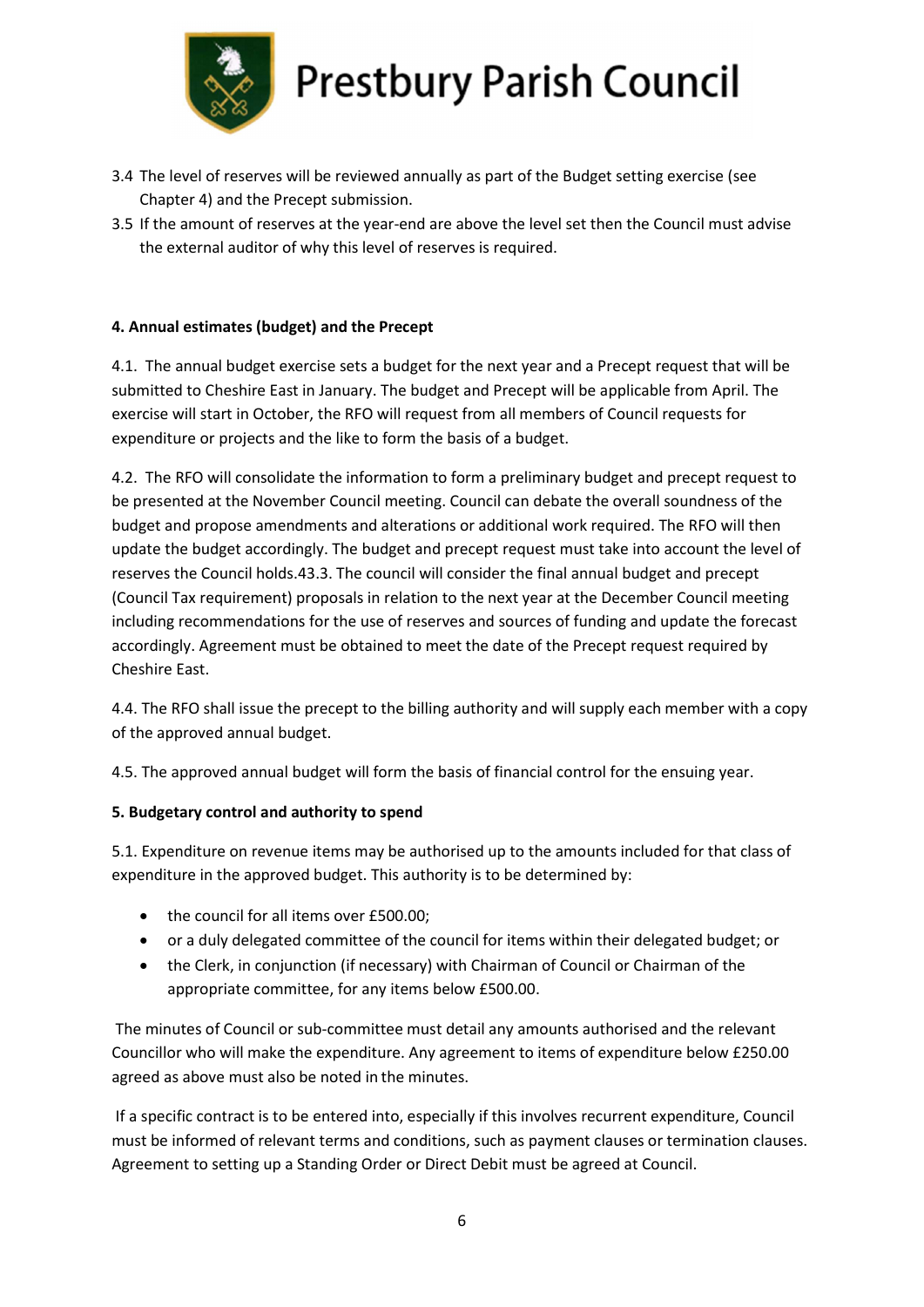

If expenditure is to be paid for by use of the Council Debit Card, agreement must be sought at the time of agreeing the expenditure. The RFO is the only authorised user of the Councils debit card.

Contracts may not be disaggregated to avoid controls imposed by these regulations.

5.2. No expenditure may be authorised that will exceed the amount provided in the revenue budget for that class of expenditure other than by resolution of the council. If a sub-committee has a delegated budget Council must agree to any increase. During the budget year and with the approval of council having considered fully the implications for public services, unspent and available amounts may be moved to other budget headings or to an earmarked reserve as appropriate ('virement').

5.3. Unspent provisions in the revenue or capital budgets for completed projects shall not be carried forward to a subsequent year.

5.4. The salary budgets are to be reviewed annually as part of the annual budget exercise. The salary budgets are to be included in the budget as a specific class of expenditure. The RFO will monitor salary expenditure in year and will inform Council of any projected over spend.

5.5. In cases of extreme risk to the delivery of council services, the clerk may seek authorisation from the Chairman and the RFO for revenue expenditure on behalf of the council which in the clerk's judgement it is necessary to carry out. Such expenditure includes repair, replacement or other work, whether or not there is any budgetary provision for the expenditure, subject to a limit of £500. The RFO will report to the Council as soon as practicable thereafter of any such decision.

5.6. No expenditure shall be authorised in relation to any capital project and no contract entered into or tender accepted involving capital expenditure unless the council is satisfied that the necessary funds are available and the requisite borrowing approval has been obtained.

5.7. All capital works shall be administered in accordance with the council's standing orders and financial regulations relating to contracts.

5.8. The RFO shall regularly provide the council with a statement of receipts and payments to date under each head of the budgets, comparing actual expenditure to the appropriate date against that planned as shown in the budget. These statements are to be prepared at least at the end of each financial quarter and shall show explanations of material variances. For this purpose, "material" shall be in excess of £100 or 15% of the budget.

5.9. Changes in earmarked reserves shall be approved by council as part of the budgetary control process.

#### 6. Banking arrangements and authorisation of payments

6.1. The council's banking arrangements, including the bank mandate, shall be arranged by the RFO and approved by the Council; banking arrangements may not be delegated to a committee. They shall be regularly reviewed for safety and efficiency.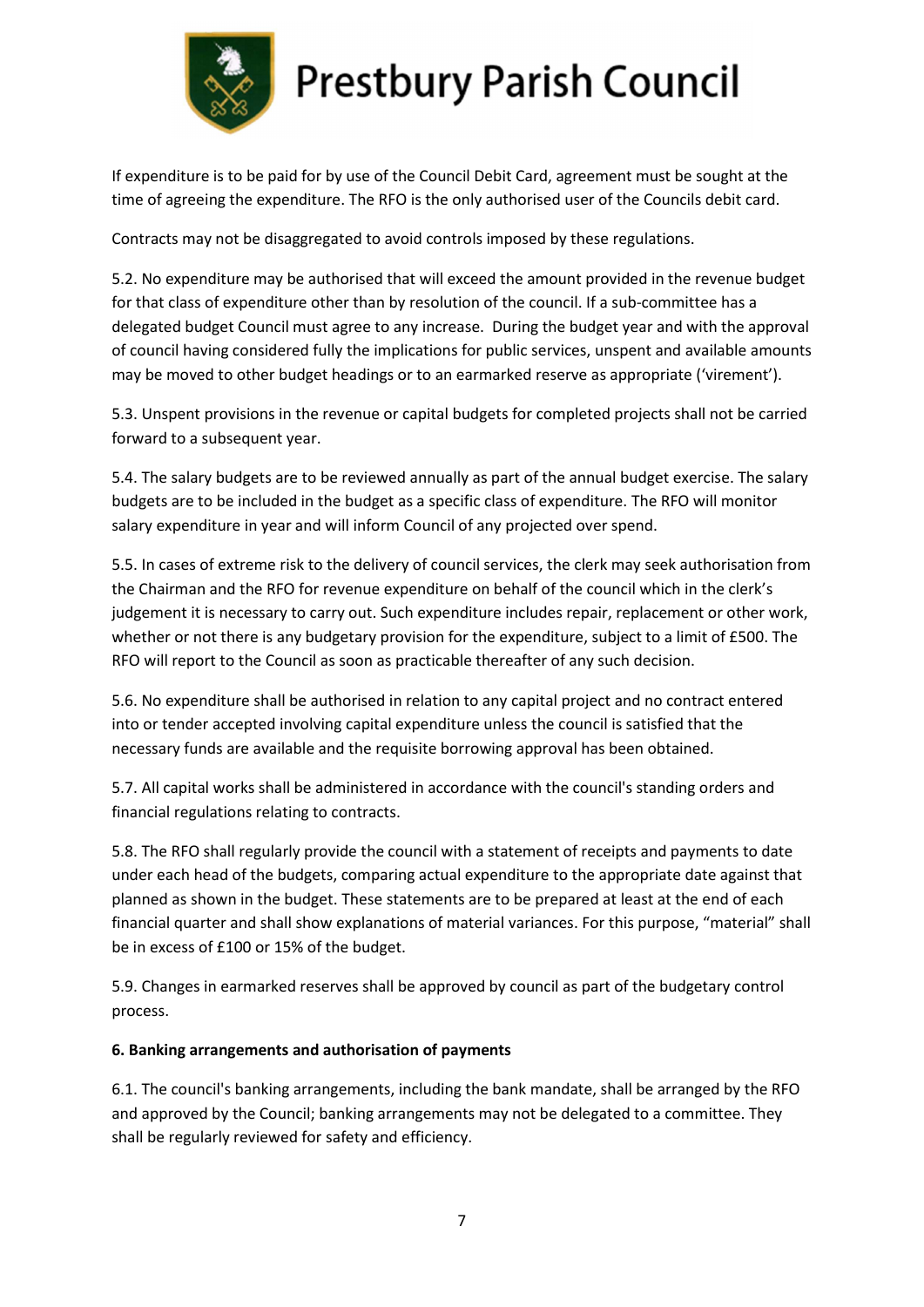

6.2 Payments can be made, if agreed by Council, by cheque, bank transfer, VISA debit card, direct debit or standing order.

6.3 All invoices received shall be examined, verified and certified by the RFO to confirm that the work, goods or services to which each invoice relates has been received, carried out, examined and represents expenditure previously approved by the council. The RFO will enter all expenditure on the Councils financial system allocated to the appropriate expenditure heading. The RFO will take all steps to present invoices for payment at the next Council meeting.

6.4. The RFO shall prepare a schedule of payments requiring authorisation for each Council meeting. The schedule will form part of the Agenda for the Meeting, together with the relevant invoices. The council shall review the schedule for compliance and, having satisfied itself shall authorise payment by a resolution of the council. The approved schedule shall be ruled off and signed by all Councillors present. A detailed list of all payments shall be disclosed within or as an attachment to the minutes of the meeting at which payment was authorised. Personal payments (including salaries, wages, expenses and any payment made in relation to the termination of a contract of employment) may be summarised to remove public access to any personal information. The payment schedule will state whether payment is to be made by cheque, bank transfer, or debit card.

6.5 For payments by bank transfer the RFO will provide a Bank Transfer document for each payment, dated 5 days in advance of the Council meeting, and a pending payments list of all payments to be made. If any payment is not agreed at Council the transfer is to be cancelled.

6.6 If payment by cheque is required the RFO will prepare the cheque and obtain the required two signatories. The RFO will despatch the cheque within five days of the Council meeting.

6.7. The Clerk and RFO shall have delegated authority to authorise the payment of items only in the following circumstances:

a) If a payment is necessary to avoid a charge to interest under the Late Payment of Commercial Debts (Interest) Act 1998, and the due date for payment is before the next scheduled Meeting of council, where the Clerk and RFO certify that there is no dispute or other reason to delay payment, provided that a list of such payments shall be submitted to the next appropriate meeting of council [or finance committee];

b) An expenditure item authorised under 5.9 below (continuing contracts and obligations) provided that a list of such payments shall be submitted to the next appropriate meeting of council or

c) fund transfers within the councils banking arrangements up to the sum of £10,000, provided that a list of such payments shall be submitted to the next appropriate meeting of council.

6.8 For each financial year the Clerk and RFO shall draw up a list of due payments which arise on a regular basis as the result of a continuing contract, statutory duty, or obligation (such as but not exclusively) Salaries, PAYE and NI, Superannuation Fund and regular maintenance contracts and the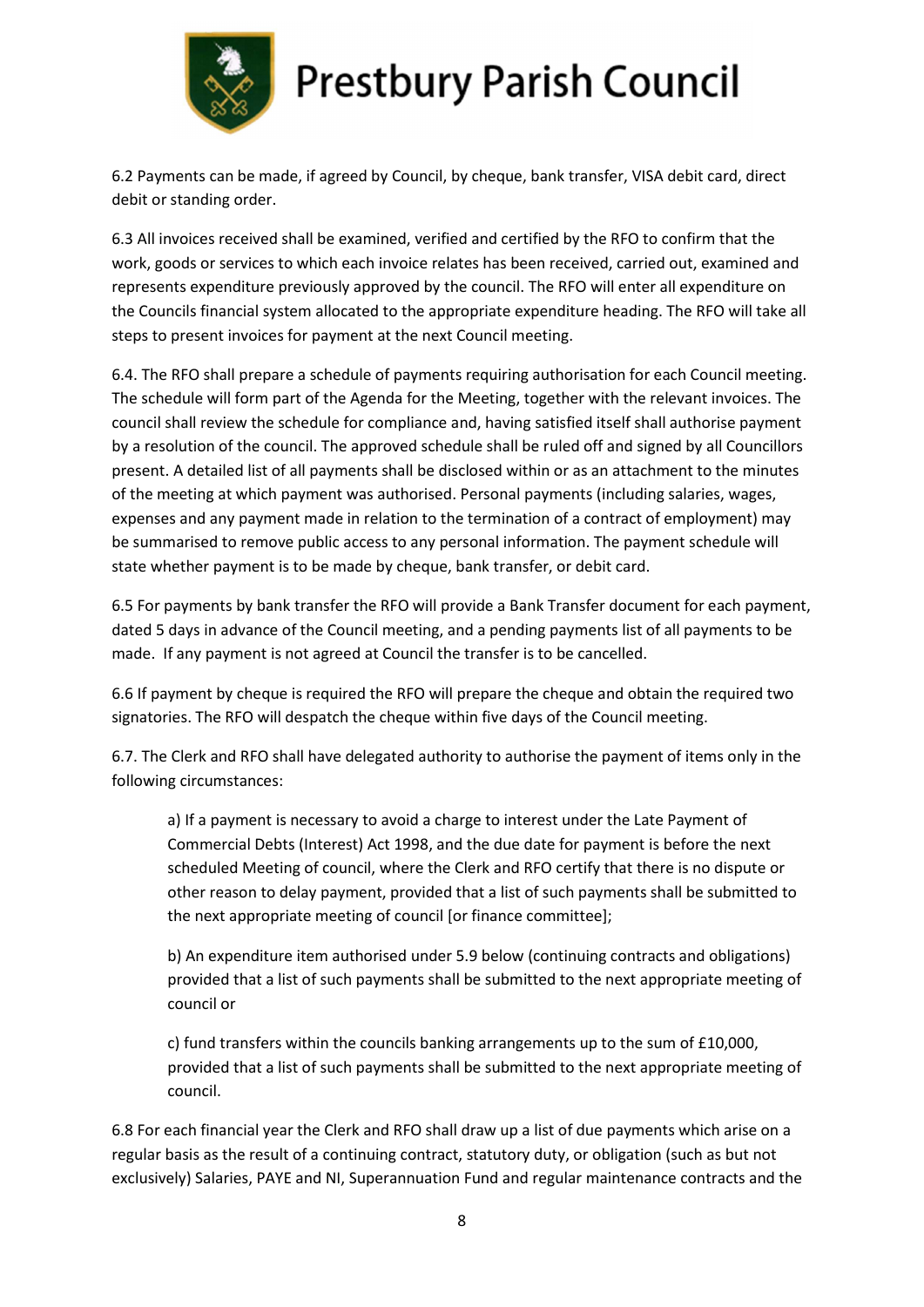

like for which Council may authorise payment for the year provided that the requirements of regulation 4.1 (Budgetary Controls) are adhered to. The RFO will report any such payments made in the month at the next Council meeting.

6.9 The RFO will keep a record of regular payments including; supplier, contract details, amount to be paid, regularity of payment, payment method. All regular payments must be agreed by Council. All regular payments will be reported to Council in the month after payment made as part of the receipts and payments report.

6.10 Any grant request must follow the Grant Application process published on the Councils website with the submission of an authorised grant application for the organisation concerned. All grant applications will be considered and authorised, if accepted, by Council

6.11. Members are subject to the Code of Conduct that has been adopted by the council and shall comply with the Code and Standing Orders when a decision to authorise or instruct payment is made in respect of a matter in which they have a disclosable pecuniary or other interest, unless a dispensation has been granted.

6.12. The council will aim to rotate the duties of members in these Regulations so that onerous duties are shared out as evenly as possible over time.

6.13. Any changes in the recorded details of suppliers, such as bank account records, shall be approved in writing by a Member.

#### 7. Instructions for the making of payments

7.1. The council will make safe and efficient arrangements for the making of its payments.

7.2. Following authorisation under Financial Regulation 5 above, the RFO shall carry out the payment instructions as directed

7.3. Cheques or orders for payment drawn on the bank account in accordance with the schedule as presented to council shall be signed by two members of council in accordance with the resolution instructing that payment. A member who is a bank signatory, having a connection by virtue of family or business relationships with the beneficiary of a payment, should not, under normal circumstances, be a signatory to the payment in question.To indicate agreement of the details shown on the cheque or order for payment with the counterfoil and the invoice or similar documentation, the signatories shall each also initial the cheque counterfoil.

7.4. Cheques or orders for payment shall not normally be presented for signature other than at a council or committee meeting (including immediately before or after such a meeting). Any signatures obtained away from such meetings shall be reported to the council [or Finance Committee] at the next convenient meeting.

7.5. If thought appropriate by the council, payment for utility supplies or other regular suppliers may be made by variable direct debit or linked to the VISA debit card provided that the contract is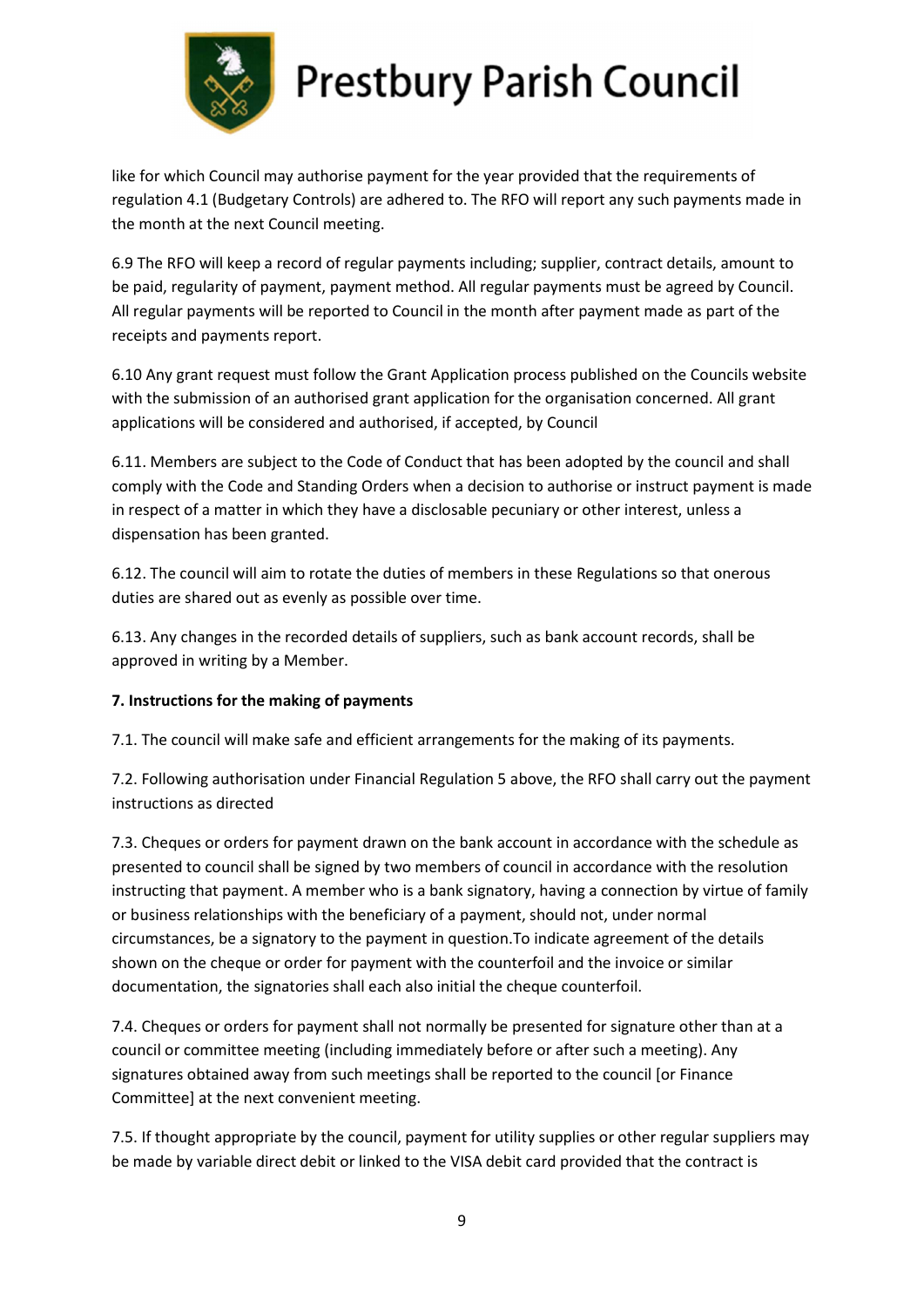

authorised by Council. The RFO is authorised to set up such Direct Debits or VISA debit and to report such payments monthly at Council. The approval of the use of a variable direct debit shall be renewed by resolution of the council at least every two years.

7.6. If thought appropriate by the council, payment for certain items (principally salaries) may be made by banker's standing order if approved at Council, the RFO is authorised to set up Standing Orders and any payments are reported to council as made. The approval of the use of a banker's standing order shall be renewed by resolution of the council at least every two years.

7.7. If thought appropriate by the council, payment for certain items may be made by Bank Internet Transfer provided that the instructions for each payment are signed, or otherwise evidenced, by two authorised bank signatories at the time the payment is authorised, are retained and any payments are reported to council as made. The approval of the use of bank transfers shall be renewed by resolution of the council at least every year and will not include any debt finance product.

7.8. If thought appropriate by the council payment for certain items may be made on the internet by debit card provided the expenditure is authorised at Council and evidence is retained showing the payment being made, and payment is reported to Council at the next Council meeting. Payments should be made in the name of the Council at its registered address, the delivery addressee can be different if agreed. The RFO is authorised to use a debit card as instructed by Council.

7.9. Where a computer requires use of a personal identification number (PIN) or other password(s), for access to the council's records on that computer, a note shall be made of the PIN and Passwords and shall be handed to and retained by the Clerk of Council in a sealed dated envelope. This envelope may not be opened other than in the presence of two other councillors. After the envelope has been opened, in any circumstances, the PIN and / or passwords shall be changed as soon as practicable. The fact that the sealed envelope has been opened, in whatever circumstances, shall be reported to all members immediately and formally to the next available meeting of the council. This will not be required for a member's personal computer used only for remote authorisation of bank payments.

7.10. No employee or councillor shall disclose any PIN or password, relevant to the working of the council or its bank accounts, to any person not authorised in writing by the council or a duly delegated committee.

7.11. Regular back-up copies of the records on any computer shall be made and shall be stored securely away from the computer in question, and preferably off site.

7.12. The council, and any members using computers for the council's financial business, shall ensure that anti-virus, anti-spyware and firewall software with automatic updates, together with a high level of security, is used.

7.13. Where internet banking arrangements are made with any bank, a Councillor who is an authorised signatory shall be appointed as Primary User.

With Council's agreement;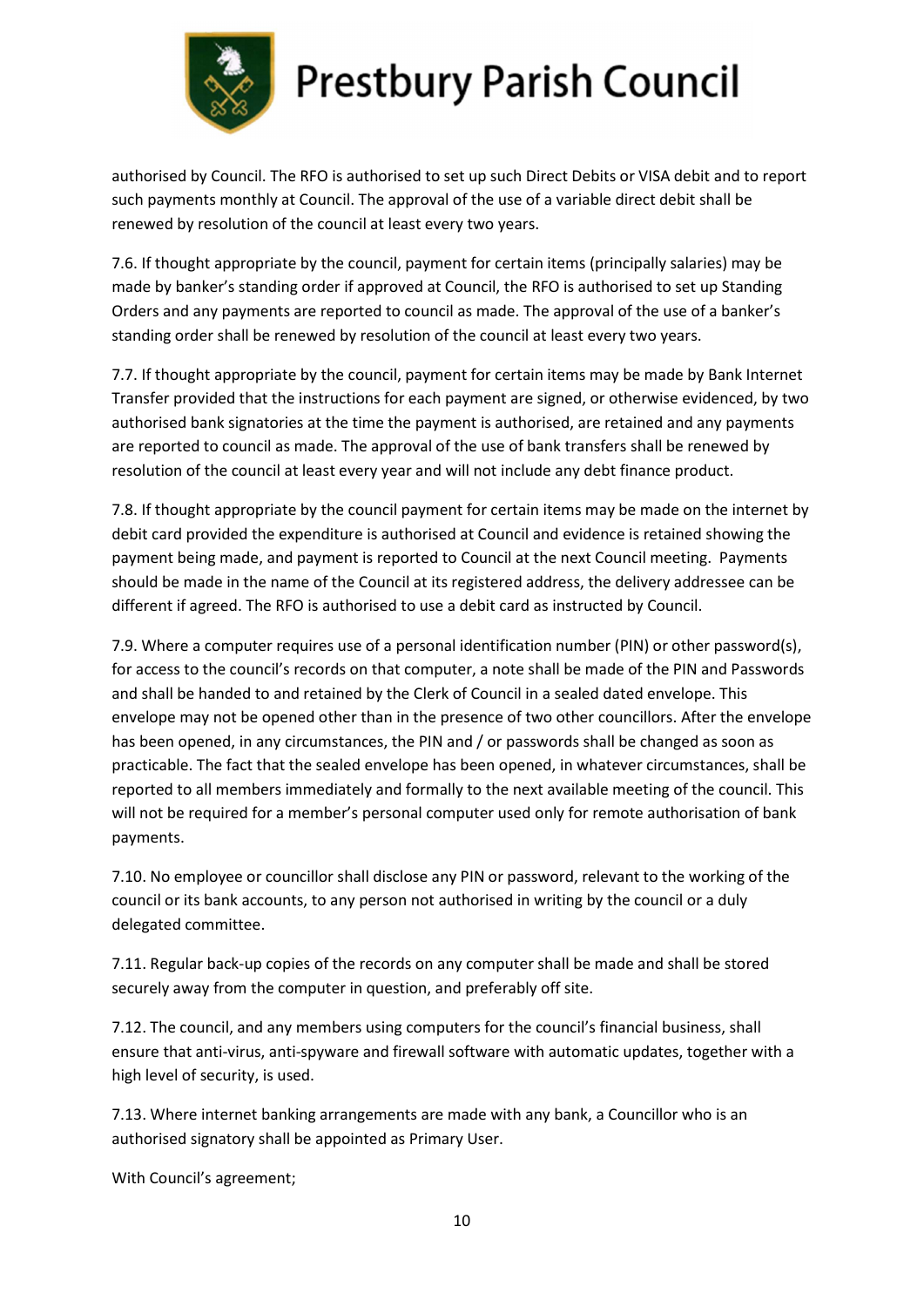

The Primary User, can approve other users to have access including read only, limited access or full authorisation.

The Primary User will set a transaction limit and a daily limit as approved by Council.

The RFO will have authority to set up payments only, authorisation of each payment will be by a Councillor as an authorised signatory.

7.14. Access to any internet banking accounts will be directly to the access page (which may be saved under "favourites"), and not through a search engine or e-mail link. Any PIN code generation device issued by the bank must be stored securely. Breach of this Regulation will be treated as a very serious matter under these regulations.

7.15. Changes to account details for suppliers, which are used for internet banking may only be changed on specific notification by the supplier and supported by verifiable information. The internet banking system verifies name and account details which must correspond to the information provided by the supplier.

7.16. By agreement at Council a Debit Card will be issued for use by the RFO. Council, by agreement, may also issue a a Debit Card in the name of a Councillor who is a designated bank signatory. Use of the a Debit Card will be restricted to a single transaction maximum value of £1,000 unless authorised by council before any order is placed.

7.17. A pre-paid debit card may be issued to employees with varying limits. These limits will be set by the council. Transactions and purchases made will be reported to the council and/or relevant committee and authority for topping-up shall be at the discretion of the council and/or relevant committee.

7.18. Personal credit or debit cards of members or staff shall not be used under any circumstances.

7.19. The council will not maintain any form of cash float. All cash received must be banked intact with relevant documentation and paying in slip retained. Any payments made in cash by the Clerk or RFO (for example for postage or minor stationery items) shall be refunded on a regular basis, at least quarterly. If members require minor items to be purchased, they can request the Clerk or RFO to make such purchases.

#### 8. Payment of salaries

8.1. As an employer, the council shall make arrangements, including the appointment of a payroll services provider, to meet fully the statutory requirements placed on all employers by PAYE and National Insurance legislation. The payment of all salaries shall be made in accordance with payroll records and the rules of PAYE and National Insurance currently operating, and salary rates shall be as agreed by council, or duly delegated committee.

8.2. Payment of salaries and payment of deductions from salary such as may be required to be made for tax, national insurance and pension contributions, or similar statutory or discretionary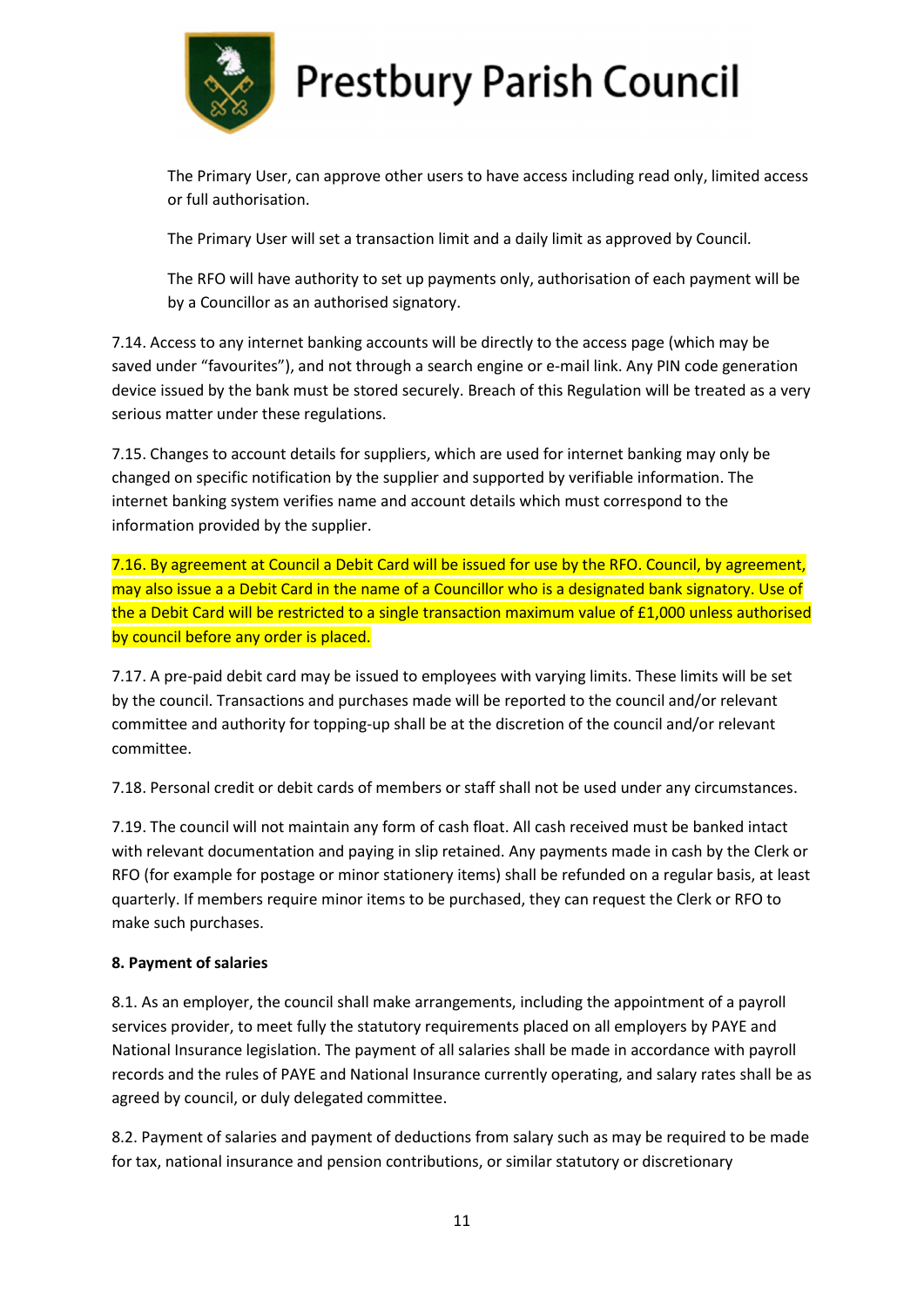

deductions must be made in accordance with the payroll records and on the appropriate dates stipulated in employment contracts, provided that each payment is reported to the next available council meeting, as set out in these regulations above.

8.3 Council will appoint a Councillor to manage the monthly payroll who will verify salary payments to employees and payment of the appropriate tax and NI to HMRC

8.4 Council will appoint a Councillor to review monthly time logs and if appropriate agree any overtime payable; subject to agreement at Council payment will be made the following month.

8.3. No changes shall be made to any employee's pay, emoluments, or terms and conditions of employment without the prior consent of the council.

8.4. Each and every payment to employees of net salary and to the appropriate creditor of the statutory and discretionary deductions shall be recorded in a separate confidential record (confidential cash book). This confidential record is not open to inspection or review (under the Freedom of Information Act 2000 or otherwise) other than:

a) by any councillor who can demonstrate a need to know;

b) by the internal auditor;

c) by the external auditor; or

d) by any person authorised under Audit Commission Act 1998, or any superseding legislation.

8.5. The total of such payments in each calendar month shall be reported with all other payments as made as may be required under these Financial Regulations, to ensure that only payments due for the period have actually been paid.

8.6. An effective system of personal performance management should be maintained for the senior officers.

8.7. Any termination payments shall be supported by a clear business case and reported to the council. Termination payments shall only be authorised by council.

8.8. Before employing interim staff, the council must consider a full business case.

#### 9. Income

9.1. The collection of all sums due to the council shall be the responsibility of and under the supervision of the RFO.

9.2. Particulars of all charges to be made for work done, services rendered or goods supplied shall be agreed annually by the council, notified to the RFO and the RFO shall be responsible for the collection of all accounts due to the council.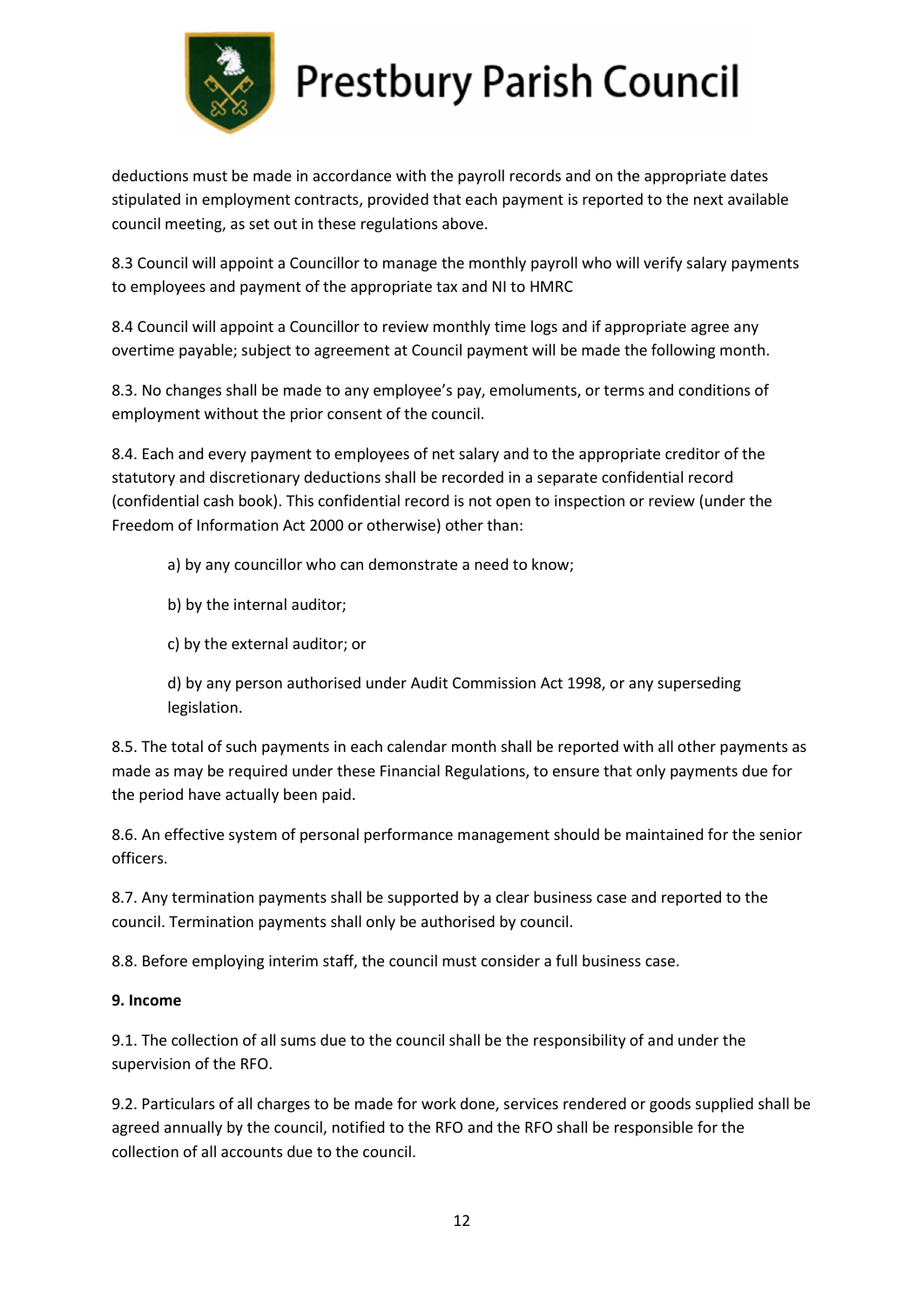

9.3. The council will review all fees and charges at least annually, following a report of the RFO.

9.4. Any sums found to be irrecoverable and any bad debts shall be reported to the council and shall be written off in the year.

9.5. All sums received on behalf of the council shall be banked intact as directed by the RFO. In all cases, all receipts shall be deposited with the council's bankers with such frequency as the RFO considers necessary.

9.6. The origin of each receipt shall be entered on the paying-in slip.

9.7. Personal cheques shall not be cashed out of money held on behalf of the council.

9.8. The RFO shall promptly complete any VAT Return that is required. Any repayment claim due in accordance with VAT Act 1994 section 33 shall be made at least annually coinciding with the financial year end.

9.9. Where any significant sums of cash are regularly received by the council, the RFO shall take such steps as are agreed by the council to ensure that more than one person is present when the cash is counted in the first instance, that there is a reconciliation to some form of control such as ticket issues, and that appropriate care is taken in the security and safety of individuals banking such cash.

#### 10. Financial Report to Council

10.1 The RFO will provide a financial report to the Council at each Council meeting, the report to cover any items of financial information the RFO considers appropriate for Council to discharge its financial duties including a financial reconciliation for the previous month of the bank account to the Financial Accounting records and the payments authorised by Council; any income received; expenditure and income against budget highlighting any significant variances; any areas of financial risk that have come to light.

#### 11. Loans and investments

11.1. All borrowings shall be affected in the name of the council, after obtaining any necessary borrowing approval. Any application for borrowing approval shall be approved by Council as to terms and purpose. The application for borrowing approval, and subsequent arrangements for the loan shall only be approved by full council.

11.2. Any financial arrangement which does not require formal borrowing approval from the Secretary of State/Welsh Assembly Government (such as Hire Purchase or Leasing of tangible assets) shall be subject to approval by the full council. In each case a report in writing shall be provided to council in respect of value for money for the proposed transaction.

11.3. The council will arrange with the council's banks and investment providers for the sending of a copy of each statement of account to the Chairman of the council at the same time as one is issued to the Clerk or RFO.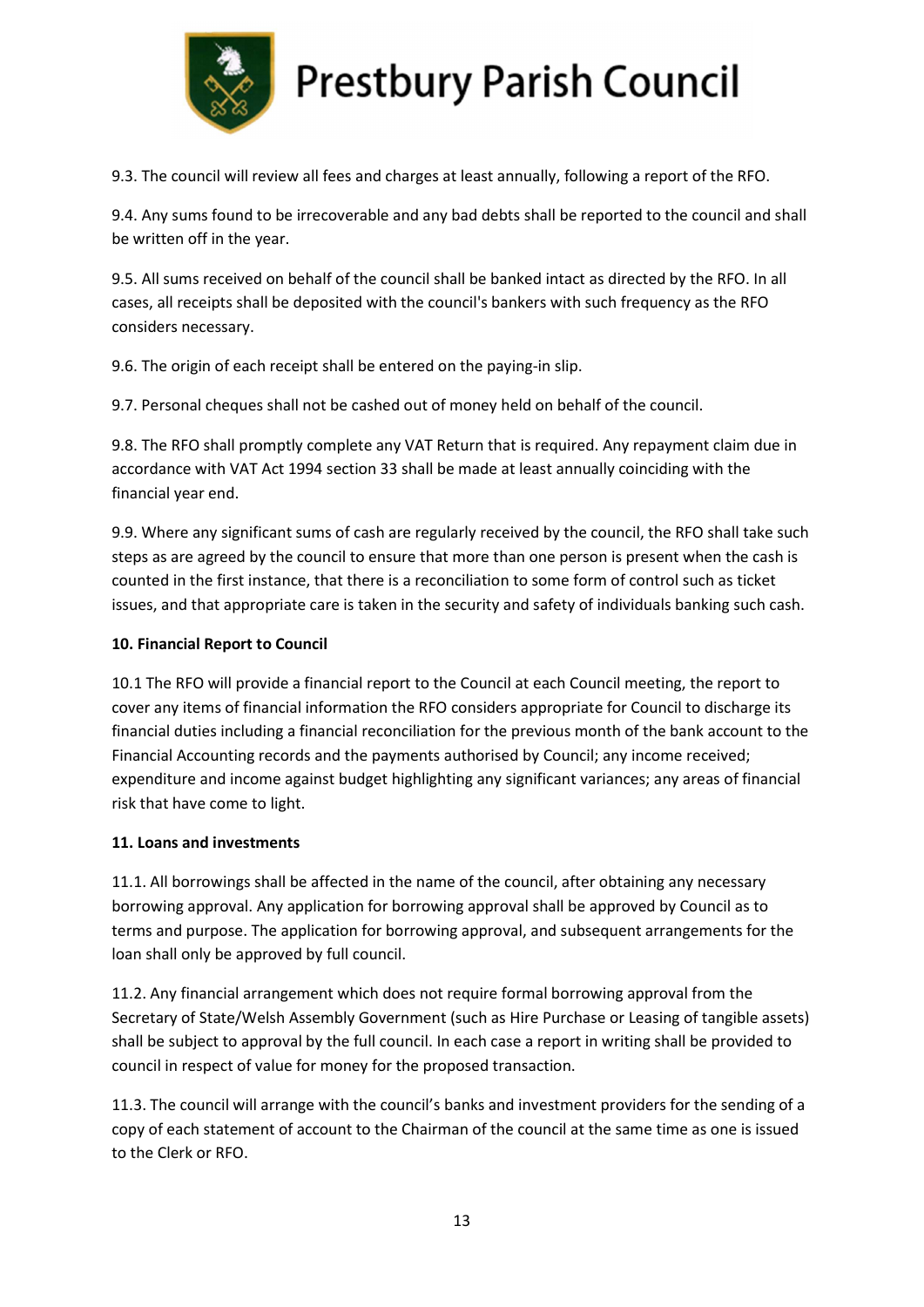

11.4. All loans and investments shall be negotiated in the name of the council and shall be for a set period in accordance with council policy.

11.5 The council shall consider the need for an Investment Strategy and Policy which, if drawn up, shall be in accordance with relevant regulations, proper practices and guidance. Any Strategy and Policy shall be reviewed by the council at least annually.

11.6. All investments of money under the control of the council shall be in the name of the council.

11.7. All investment certificates and other documents relating thereto shall be retained in the custody of the RFO.

11.8. Payments in respect of short term or long-term investments, including transfers between bank accounts held in the same bank, or branch, shall be made in accordance with Regulation 6 (Authorisation of payments) and Regulation 7 (Instructions for payments).

#### 12. Orders for work, goods and services

12.1. An official order or letter shall be issued for all work, goods and services unless a formal contract is to be prepared or an official order would be inappropriate. Copies of orders shall be retained.

12.2. Order books shall be controlled by the RFO.

12.3. All members and officers are responsible for obtaining value for money at all times. An officer or member issuing an official order shall ensure as far as reasonable and practicable that the best available terms are obtained in respect of each transaction, usually by obtaining three or more quotations or estimates from appropriate suppliers, subject to any de minimis provisions in Regulation 12.1 below.

12.4. A member may not issue an official order or make any contract on behalf of the council without prior approval of the RFO and Council

12.5. The RFO shall verify the lawful nature of any proposed purchase before the issue of any order, and in the case of new or infrequent purchases or payments, the RFO shall ensure that the statutory authority shall be reported to the meeting at which the order is approved so that the minutes can record the power being used.

#### 13. Contracts

13.1. Procedures as to contracts are laid down as follows: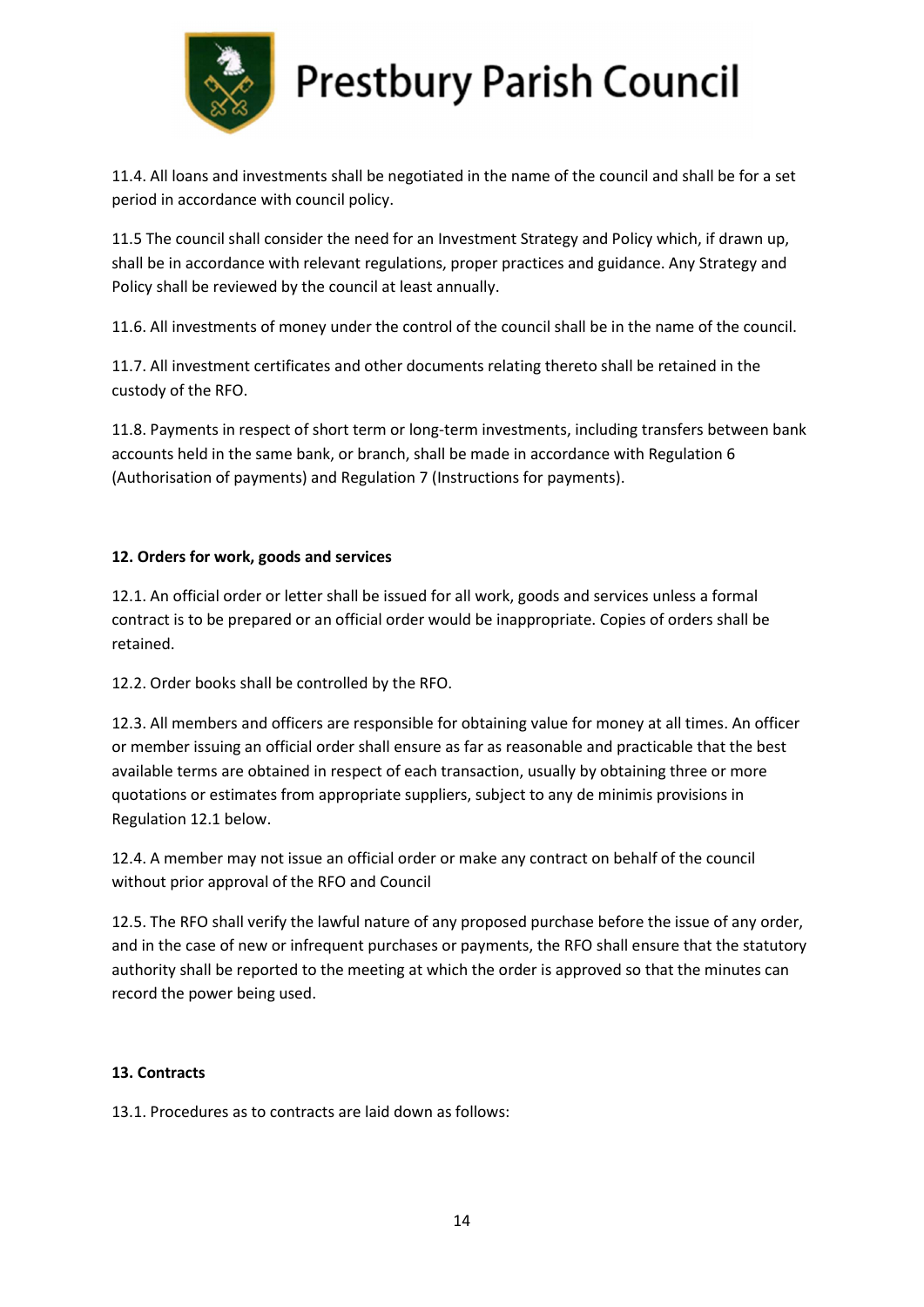

a) Every contract shall comply with these financial regulations, and no exceptions shall be made otherwise than in an emergency provided that this regulation need not apply to contracts which relate to items (i) to (vi) below:

i. for the supply of gas, electricity, water, sewerage and telephone services;

ii. for specialist services such as are provided by legal professionals acting in disputes;

iii. for work to be executed or goods or materials to be supplied which consist of repairs to or parts for existing machinery or equipment or plant;

iv. for work to be executed or goods or materials to be supplied which constitute an extension of an existing contract by the council;

v. for additional audit work of the external auditor up to an estimated value of £500 (in excess of this sum the Clerk and RFO shall act after consultation with the Chairman and Vice Chairman of council); and

vi. for goods or materials proposed to be purchased which are proprietary articles and / or are only sold at a fixed price.

b) Where the council intends to procure or award a public supply contract, public service contract or public works contract as defined by The Public Contracts Regulations 2015 ("the Regulations") which is valued at £25,000 or more, the council shall comply with the relevant requirements of the Regulations<sup>2</sup>.

c) The full requirements of The Regulations, as applicable, shall be followed in respect of the tendering and award of a public supply contract, public service contract or public works contract which exceed thresholds in The Regulations set by the Public Contracts Directive 2014/24/EU (which may change from time to time)<sup>3</sup>.

d) When applications are made to waive financial regulations relating to contracts to enable a price to be negotiated without competition the reason shall be embodied in a recommendation to the council.

e) Such invitation to tender shall state the general nature of the intended contract and the Clerk shall obtain the necessary technical assistance to prepare a specification in appropriate cases. The invitation shall in addition state that tenders must be addressed to the Clerk in the ordinary course of post. Each tendering firm shall be supplied with a specifically marked

<sup>&</sup>lt;sup>2</sup> The Regulations require councils to use the Contracts Finder website to advertise contract opportunities, set out the procedures to be followed in awarding new contracts and to publicise the award of new contracts

<sup>3</sup> Thresholds currently applicable are:

a) For public supply and public service contracts 209,000 Euros (£181,302)

b) For public works contracts 5,225,000 Euros (£4,551,413)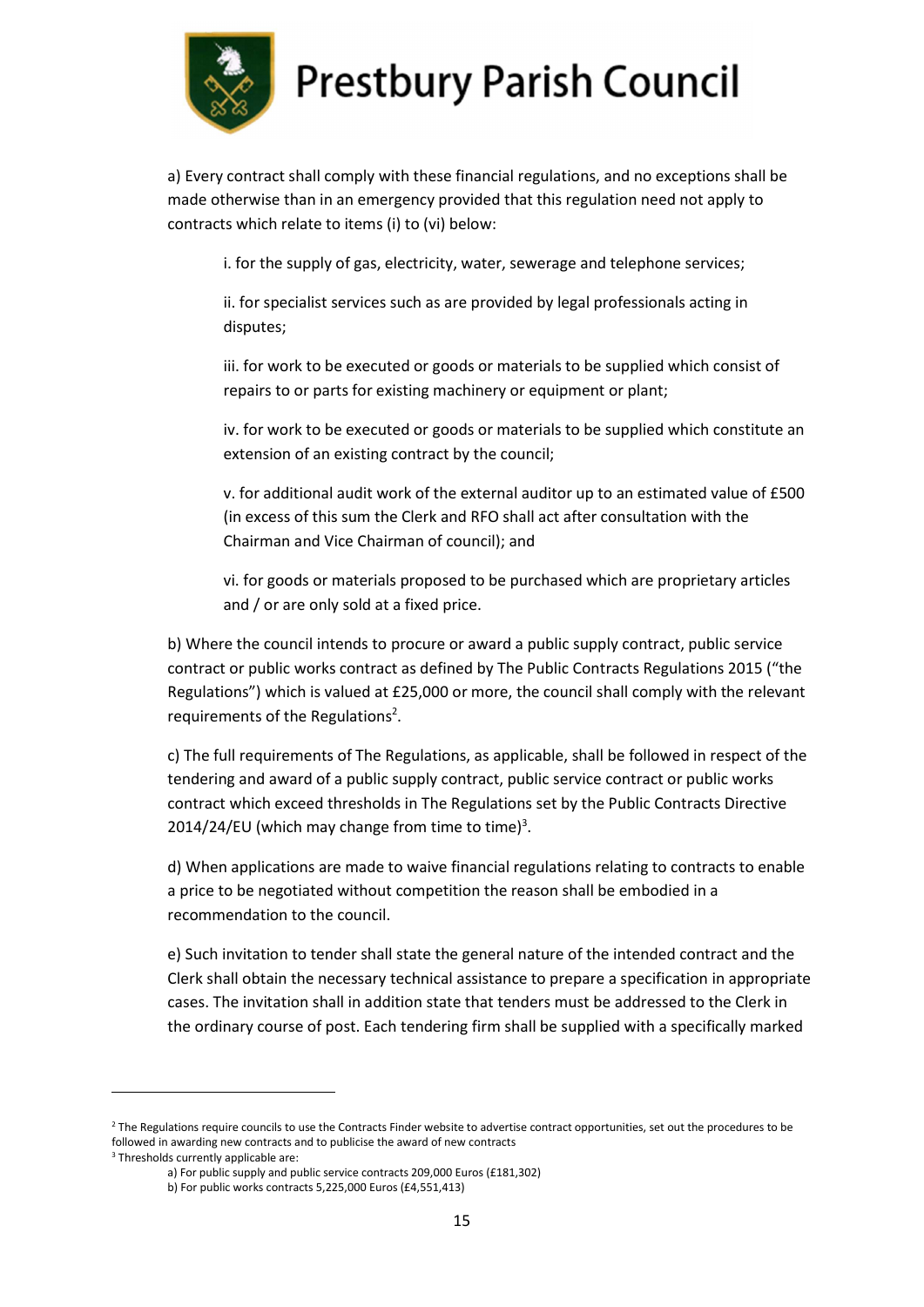

envelope in which the tender is to be sealed and remain sealed until the prescribed date for opening tenders for that contract.

f) All sealed tenders shall be opened at the same time on the prescribed date by the Clerk in the presence of at least one member of council.

g) Any invitation to tender issued under this regulation shall be subject to Standing Orders, and shall refer to the terms of the Bribery Act 2010.

h) When it is to enter into a contract of more than £1,000 in value for the supply of goods or materials or for the execution of works or specialist services other than such goods, materials, works or specialist services as are excepted as set out in paragraph (a) the Clerk or RFO shall obtain 3 quotations (priced descriptions of the proposed supply); where the value is below £1,000 and above £500 the Clerk or RFO shall strive to obtain 3 estimates. Otherwise, Regulation 10.3 above shall apply.

i) The council shall not be obliged to accept the lowest or any tender, quote or estimate.

j) Should it occur that the council, or duly delegated committee, does not accept any tender, quote or estimate, the work is not allocated, and the council requires further pricing, provided that the specification does not change, no person shall be permitted to submit a later tender, estimate or quote who was present when the original decision-making process was being undertaken.

#### 14. Payments under contracts for building or other construction works

14.1. Payments on account of the contract sum shall be made within the time specified in the contract by the RFO upon authorised certificates of the architect or other consultants engaged to supervise the contract (subject to any percentage withholding as may be agreed in the particular contract).

14.2. Where contracts provide for payment by instalments the RFO shall maintain a record of all such payments. In any case where it is estimated that the total cost of work carried out under a contract, excluding agreed variations, will exceed the contract sum of 5% or more a report shall be submitted to the council.

#### 15. Stores and equipment

15.1. The officer in charge of each section shall be responsible for the care and custody of stores and equipment in that section.

15.2. Delivery notes shall be obtained in respect of all goods received into store or otherwise delivered and goods must be checked as to order and quality at the time delivery is made.

15.3. Stocks shall be kept at the minimum levels consistent with operational requirements.

15.4. The RFO shall be responsible for periodic checks of stocks and stores at least annually.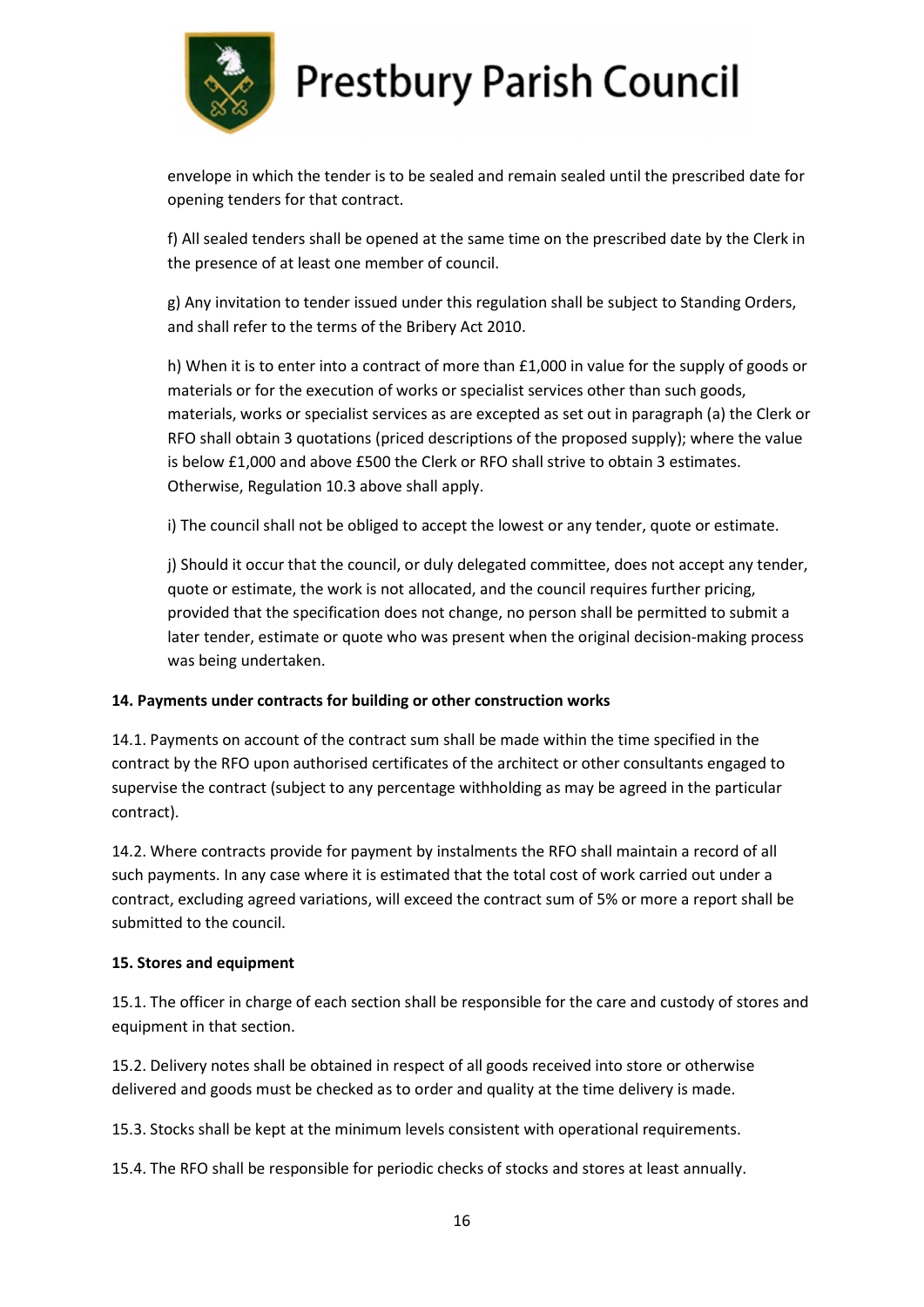

#### 16. Assets, properties and estates

16.1. The Clerk shall make appropriate arrangements for the custody of all title deeds and Land Registry Certificates of properties held by the council. The RFO shall ensure a record is maintained of all properties held by the council, recording the location, extent, plan, reference, purchase details, nature of the interest, tenancies granted, rents payable and purpose for which held in accordance with Accounts and Audit Regulations.

16.2. No tangible moveable property shall be purchased or otherwise acquired, sold, leased or otherwise disposed of, without the authority of the council, together with any other consents required by law, save where the estimated value of any one item of tangible movable property does not exceed £250.

16.3. No real property (interests in land) shall be sold, leased or otherwise disposed of without the authority of the council, together with any other consents required by law. In each case a report in writing shall be provided to council in respect of valuation and surveyed condition of the property (including matters such as planning permissions and covenants) together with a proper business case (including an adequate level of consultation with the electorate).

16.4. No real property (interests in land) shall be purchased or acquired without the authority of the full council. In each case a report in writing shall be provided to council in respect of valuation and surveyed condition of the property (including matters such as planning permissions and covenants) together with a proper business case (including an adequate level of consultation with the electorate).

16.5. Subject only to the limit set in Regulation 14.2 above, no tangible moveable property shall be purchased or acquired without the authority of the full council. In each case a report in writing shall be provided to council with a full business case.

16.6. The RFO shall ensure that an appropriate and accurate Register of Assets and Investments is kept up to date. The continued existence of tangible assets shown in the Register shall be verified at least annually, possibly in conjunction with a health and safety inspection of assets.

#### 17. Insurance

17.1. Following the annual risk assessment (per Regulation 17), the RFO shall affect all insurances and negotiate all claims on the council's insurers in consultation with the Clerk.

17.2. The RFO shall keep a record of all insurances effected by the council and the property and risks covered thereby and annually review it.

17.3. The RFO shall be notified of any loss liability or damage or of any event likely to lead to a claim, and shall report these to council at the next available meeting.